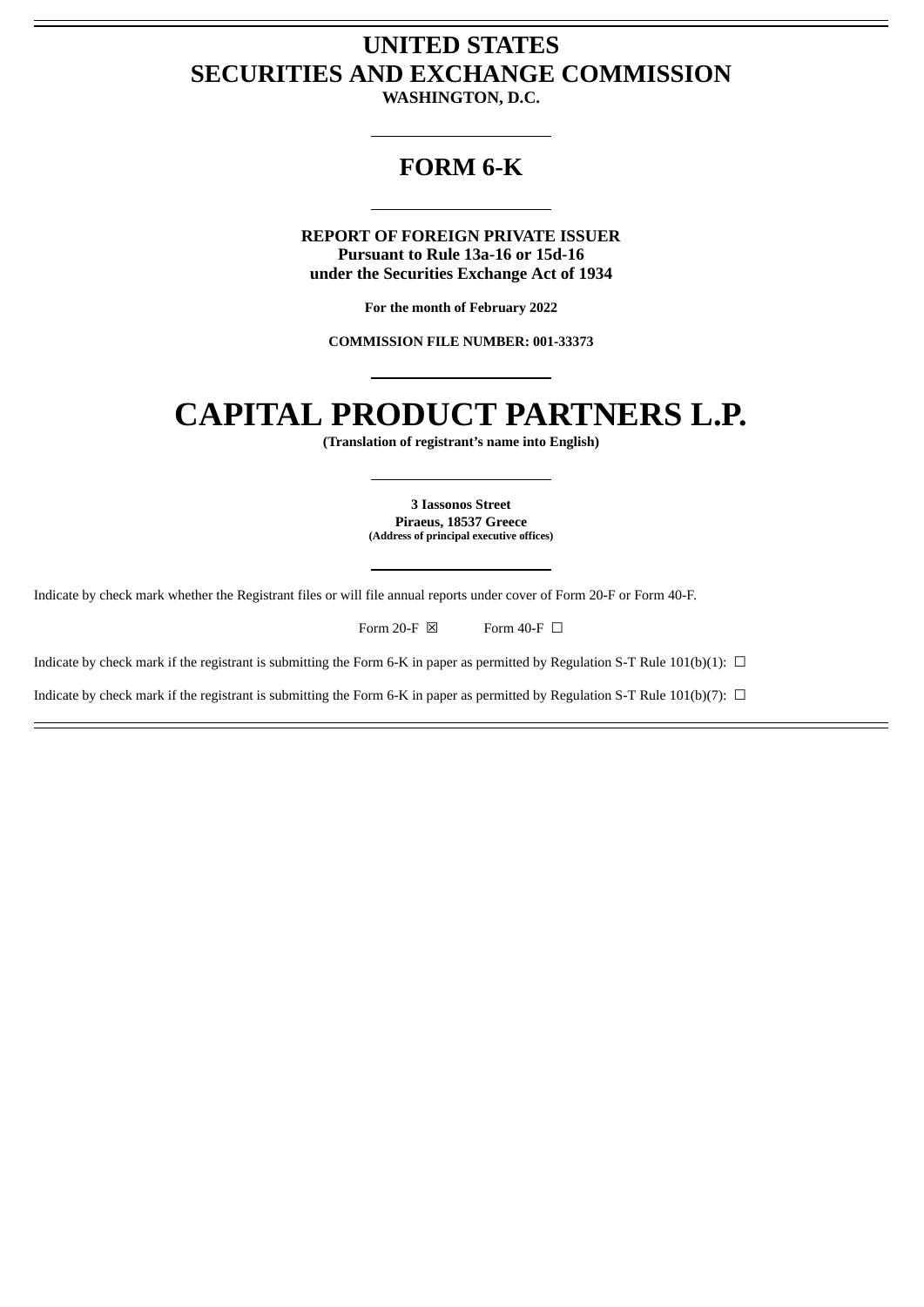On February 2, 2022, Capital Product Partners L.P. issued a press release announcing the financial results for the fourth quarter ended December 31, 2021.

A copy of the press release is attached as Exhibit I hereto.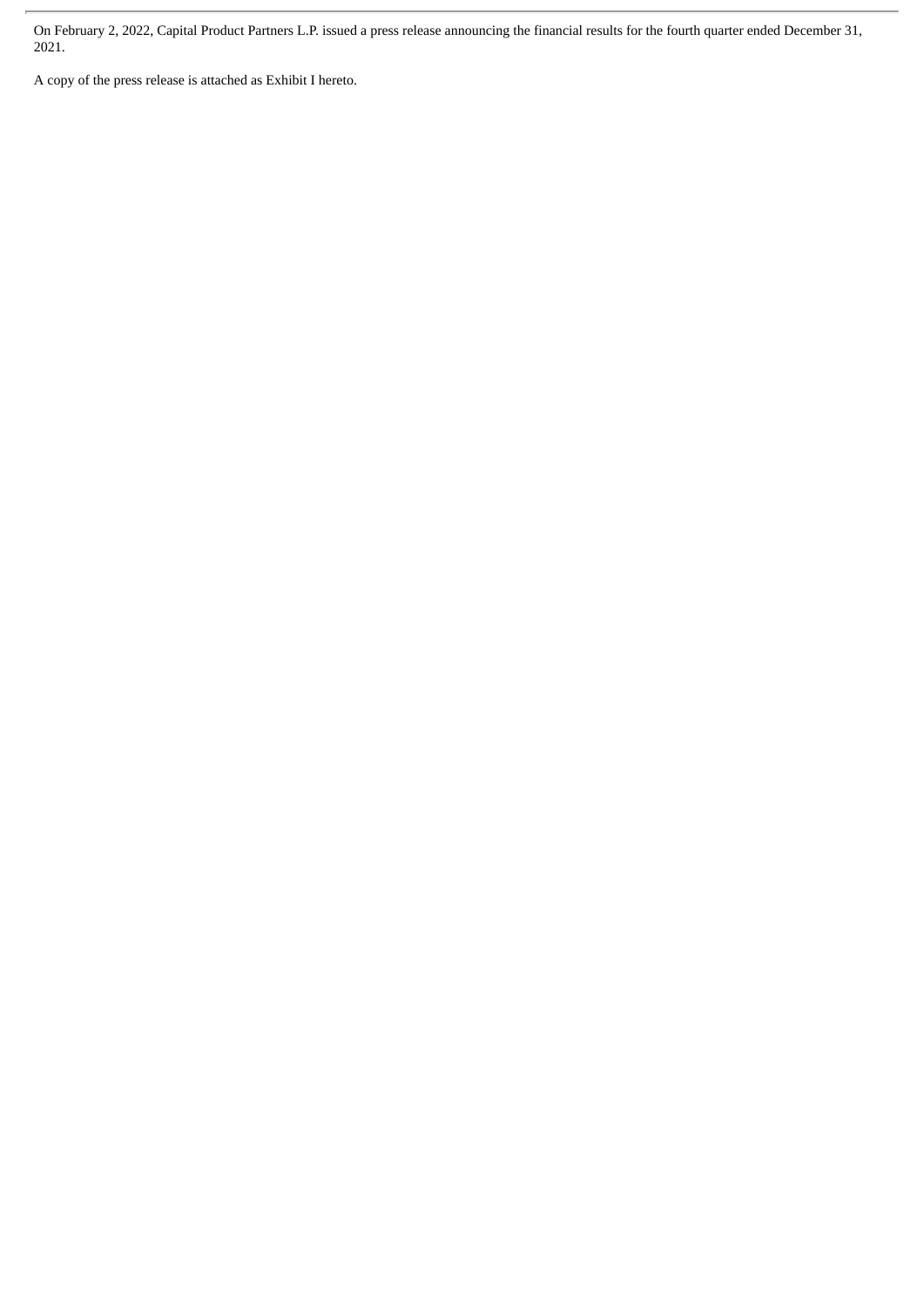#### **SIGNATURES**

Pursuant to the requirements of the Securities Exchange Act of 1934, the registrant has duly caused this report to be signed on its behalf by the undersigned, thereunto duly authorized.

#### CAPITAL PRODUCT PARTNERS L.P.

Dated: February 8, 2022 <br>By: Capital GP L.L.C., its general partner

/s/ Gerasimos (Jerry) Kalogiratos

Name: Gerasimos (Jerry) Kalogiratos<br>Title: Chief Executive Officer Chief Executive Officer of Capital GP L.L.C.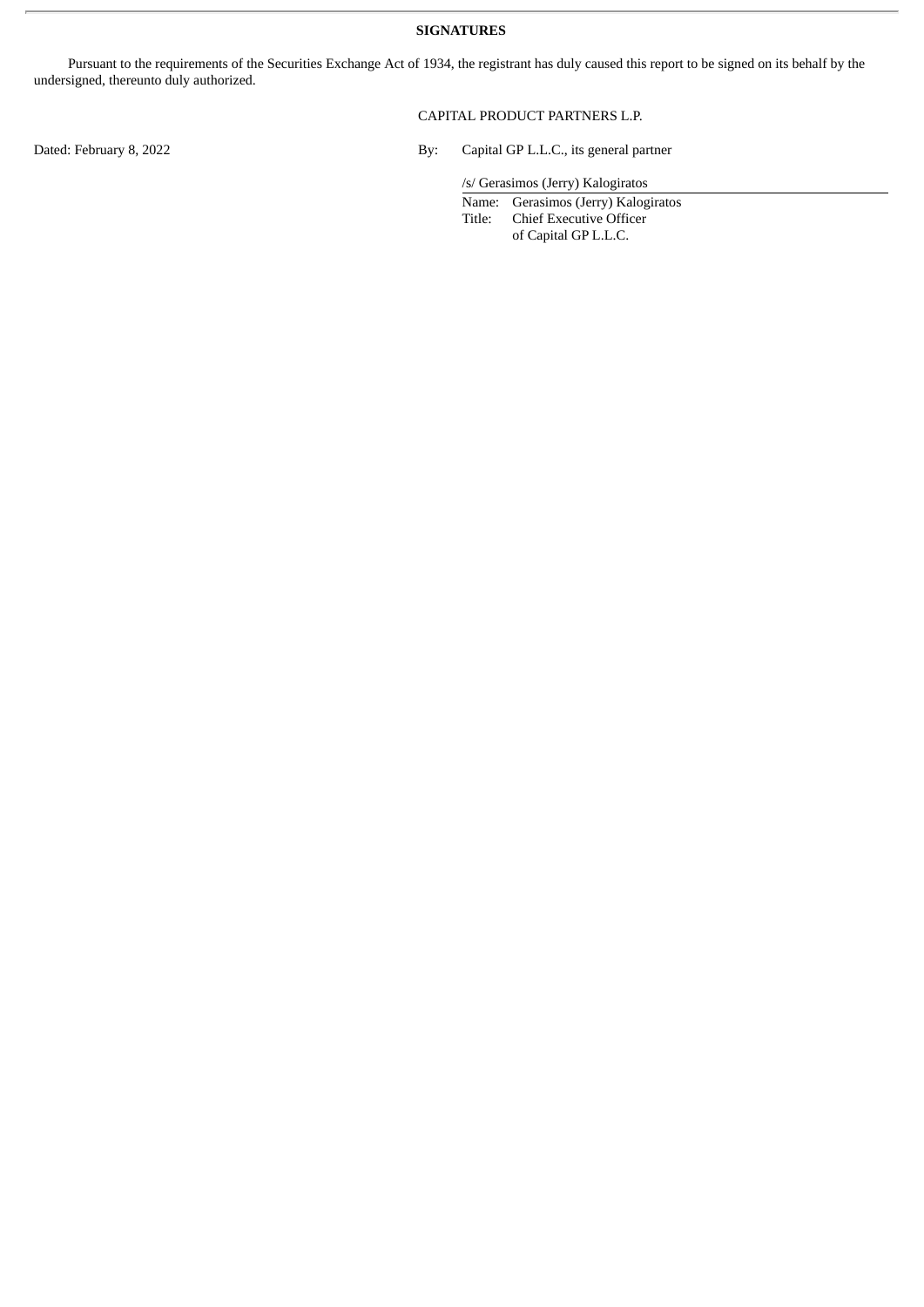

#### **CAPITAL PRODUCT PARTNERS L.P. ANNOUNCES FOURTH QUARTER 2021 FINANCIAL RESULTS**

ATHENS, Greece, February 2, 2022 (GLOBE NEWSWIRE) — Capital Product Partners L.P. (the "Partnership", "CPLP" or "we" / "us") (NASDAQ: CPLP), an international owner of ocean-going vessels, today released its financial results for the fourth quarter ended December 31, 2021.

#### **Highlights**

| THree-month periods ended December 31, |  |                |                |          |  |  |  |
|----------------------------------------|--|----------------|----------------|----------|--|--|--|
|                                        |  | 2021           | 2020           | Increase |  |  |  |
| Revenues                               |  | \$63.6 million | \$35.1 million | 81%      |  |  |  |
| Expenses                               |  | \$35.7 million | \$24.6 million | 45%      |  |  |  |
| Net Income                             |  | \$40.0 million | \$7.3 million  | 448%     |  |  |  |
| Net Income per common unit             |  | \$2.03         | \$0.38         | 434%     |  |  |  |
| Average number of vessels <sup>1</sup> |  | 19.3           | 14.0           | 38%      |  |  |  |
|                                        |  |                |                |          |  |  |  |

**Three-month periods ended December 31,**

- Announced common unit distribution of \$0.15 for the fourth quarter of 2021, which represents an increase of 50% compared to the common unit distribution paid in the third quarter of 2021.
- Operating Surplus2 and Operating Surplus after the quarterly allocation to the capital reserve for the fourth quarter of 2021 were \$37.9 million and \$6.9 million, respectively.
- Took delivery of four LNG carriers ("LNGC"), successfully completing the six 174,000 Cubic Meter ("CBM") latest generation X-DF LNGC acquisition program.
- 1 Average number of vessels is measured by aggregating the number of days each vessel was part of our fleet during the period and dividing such aggregate number by the number of calendar days in the period.
- <sup>2</sup> Operating surplus is a non-GAAP financial measure used by certain investors to measure the financial performance of the Partnership and other master limited partnerships. Please refer to Appendix A at the end of the press release for a reconciliation of this non-GAAP measure with net income.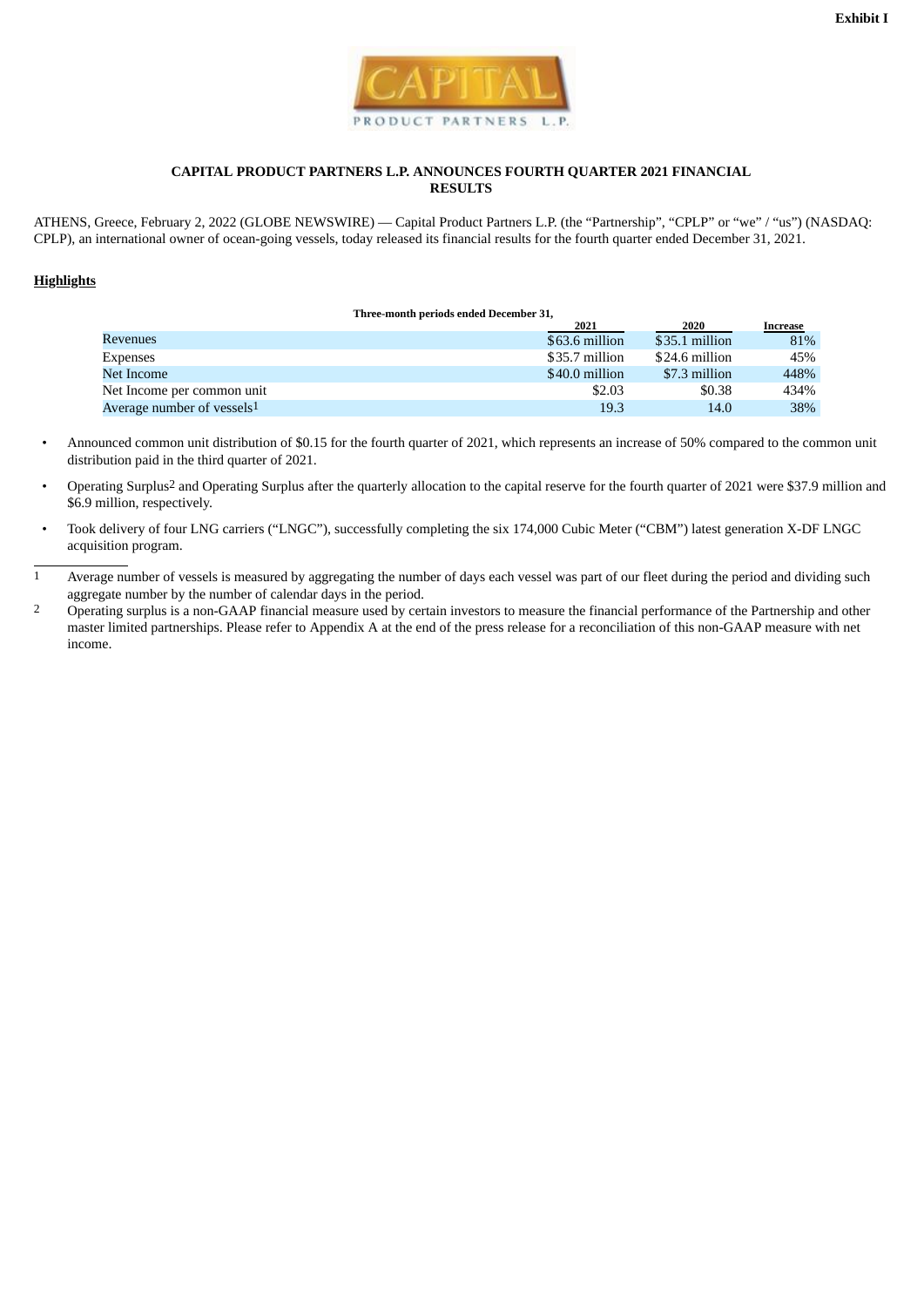- Successfully concluded a €150.0 million Senior Unsecured Bond (the "Bond") issue on the Athens Exchange.
- Delivered the M/V 'Adonis' to its new owners on December 13, 2021.

#### *Overview of Fourth Quarter 2021 Results*

Net income for the quarter ended December 31, 2021 was \$40.0 million, compared with net income of \$7.3 million for the fourth quarter of 2020. Net income for the fourth quarter of 2021 includes a gain from the sale of M/V 'Adonis' of \$21.4 million. After taking into account the interest attributable to the general partner, net income per common unit for the quarter ended December 31, 2021, was \$2.03 (or \$0.94 if the gain from the sale of M/V 'Adonis' is excluded), compared to net income per common unit of \$0.38 for the fourth quarter of 2020.

Total revenue was \$63.6 million for the quarter ended December 31, 2021, compared to \$35.1 million during the fourth quarter of 2020. The increase in revenue was primarily attributable to the net increase in the average number of vessels in our fleet by 38%, following the acquisition of three 5,100 Twenty-foot Equivalent Unit ("TEU") containers in February 2021, which generated \$4.1 million of total revenue during the fourth quarter of 2021 and the acquisition of six LNGCs during the second half of 2021 contributing \$22.1 million of total revenue in the fourth quarter of 2021, partly set off by the sale of the M/V 'CMA CGM Magdalena' in May 2021 and the sale of the M/V 'Adonis' in December 2021.

Total expenses for the quarter ended December 31, 2021 were \$35.7 million, compared to \$24.6 million in the fourth quarter of 2020. Voyage expenses for the quarter ended December 31, 2021 increased to \$3.2 million, compared to \$1.9 million in the fourth quarter of 2020, primarily due to the increase in the average size of our fleet and the increase in the voyage expenses incurred by one of the vessels in our fleet employed under voyage charters, compared to the respective period in 2020. Total vessel operating expenses during the fourth quarter of 2021 amounted to \$14.9 million, compared to \$10.3 million during the fourth quarter of 2020. The increase in vessel operating expenses was mainly due to the net increase in the average size of our fleet. Total expenses for the fourth quarter of 2021 also included vessel depreciation and amortization of \$14.8 million, compared to \$10.7 million in the fourth quarter of 2020. The increase in depreciation and amortization during the fourth quarter of 2021 was mainly attributable to the net increase in the average size of our fleet. General and administrative expenses for the fourth quarter of 2021 amounted to \$2.7 million, compared to \$1.8 million in the fourth quarter of 2020. The increase in general and administrative expenses was mainly attributable to fees and expenses incurred in connection to the acquisition of the four LNGCs during the fourth quarter of 2021 and the Bond issue on the Athens Exchange.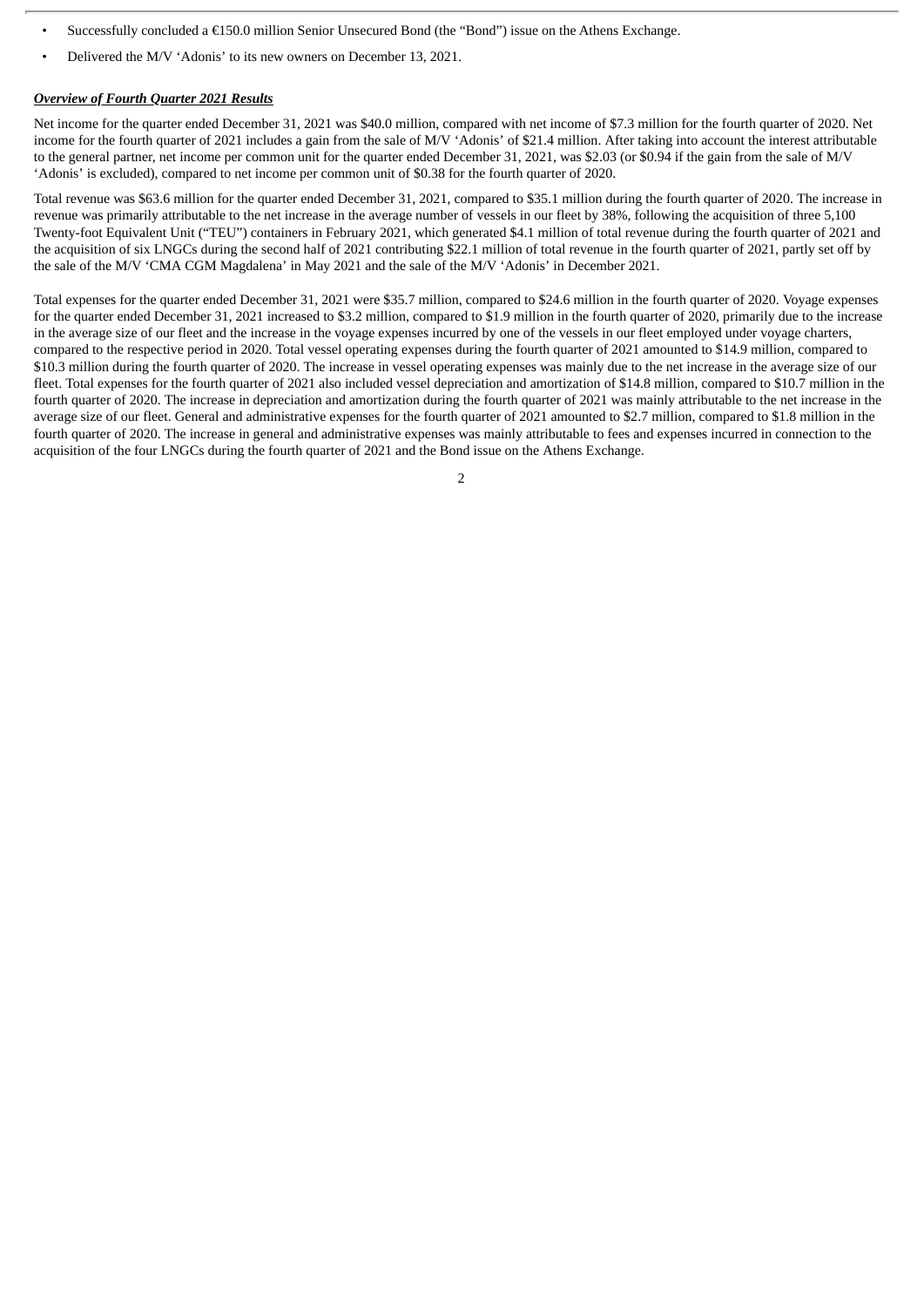Total other expense, net for the quarter ended December 31, 2021 was \$9.2 million compared to \$3.2 million for the fourth quarter of 2020. Total other expense, net includes interest expense and finance cost of \$8.9 million for the fourth quarter of 2021, as compared to \$3.4 million for the fourth quarter of 2020. The increase in interest expense and finance cost was attributable to the increase in the Partnership's total outstanding indebtedness, partly offset by the decrease in the LIBOR weighted average interest rate compared to the fourth quarter of 2020.

#### **Capitalization of the Partnership**

As of December 31, 2021, total cash amounted to \$31.0 million. Total cash includes restricted cash of \$10.6 million which represents the minimum liquidity requirement under our financing arrangements and Bond.

As of December 31, 2021, total partners' capital amounted to \$525.5 million, an increase of \$103.4 million compared to \$422.1 million as of December 31, 2020. The increase reflects net income for the year ended December 31, 2021, \$15.3 million representing the value of 1.15 million common units issued as part of the consideration paid for the acquisition of the LNGC 'Aristos I' and the LNGC 'Aristarchos' on September 3, 2021 and the amortization associated with the equity incentive plan, partly offset by distributions declared and paid during the period in the total amount of \$7.6 million and the repurchase of the Partnership's common units for an aggregate amount of \$4.5 million.

As of December 31, 2021, the Partnership's total debt was \$1,317.4 million, reflecting an increase of \$937.7 million compared to \$379.7 million as of December 31, 2020. The increase is attributable to the assumption of \$876.3 million of total indebtedness in connection with the acquisition of the six LNGCs, the incurrence of \$36.0 million of indebtedness in aggregate in connection with the acquisition of the three 5,100 TEU container vessels in February 2021 and the issuance of €150.0 million (\$170.9 million) Bond on the Athens Exchange. The increase was partly offset by the sale of the M/V 'CMA CGM Magdalena' in May 2021 and the M/V 'Adonis' in December 2021 and the debt repayment under the respective financing arrangements in the total amount of \$96.2 million and scheduled principal payments of \$49.3 million during the period.

#### **Operating Surplus**

Operating surplus for the quarter ended December 31, 2021 amounted to \$37.9 million, compared to \$25.8 million for the previous quarter ended September 30, 2021 and \$20.7 million for the fourth quarter of 2020. We allocated \$31.0 million to the capital reserve, an increase of \$16.5 million compared to the previous quarter due to the increased debt amortization resulting from the acquisition of four LNGCs in the fourth quarter of 2021 and the inclusion in the capital reserve of \$8.5 million corresponding to an additional reserve for the Bond.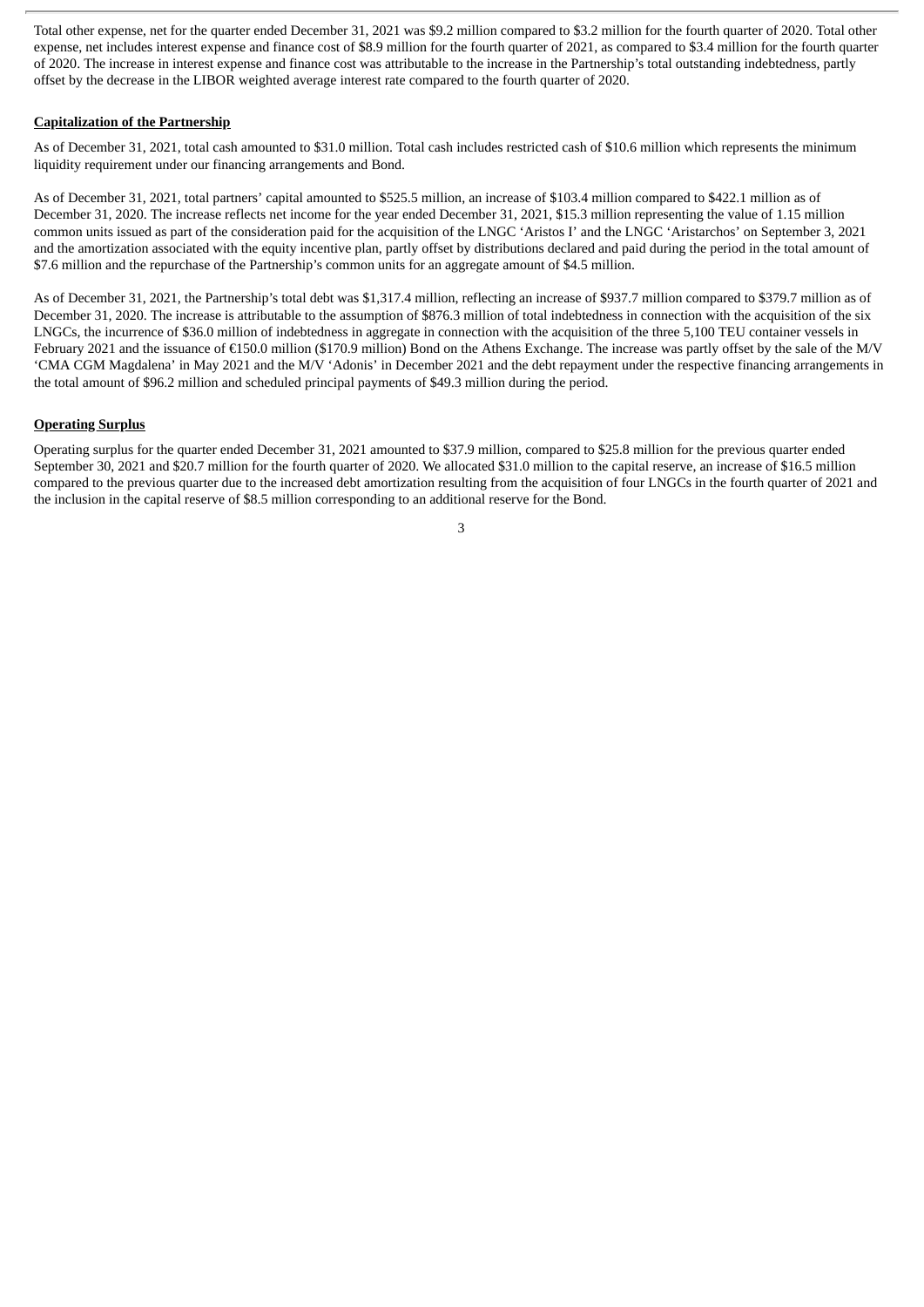Operating surplus for the quarter ended December 31, 2021, after the quarterly allocation to the capital reserve was \$6.9 million.

#### **Completion of the Six LNG Carriers Acquisition Program**

During the fourth quarter of 2021 the Partnership took delivery of four LNGCs, namely the 'Attalos', 'Asklipios', 'Adamastos' and 'Aristidis I', completing the acquisition program of six 174,000 CBM latest generation X-DF LNG carriers built in 2020-2021 at Hyundai Heavy Industries Co., Ltd. The six vessels were acquired for a total consideration of \$1,222.8 million comprising (i) \$331.2 million of cash on hand including Bond proceeds, (ii) the assumption of \$866.3 million of secured debt, (iii) the issuance to the seller of the vessels of 1.15 million common units having an aggregate value of \$15.3 million and (iv) \$10.0 million of unsecured, interest free seller's financing.

#### **Issue of Senior Unsecured Bond on The Athens Exchange**

In October 2021, the Partnership, through its wholly owned subsidiary, CPLP Shipping Holdings PLC, issued a €150.0 million Bond on the Athens Exchange. The Bond is guaranteed by the Partnership. The Bond will mature in October 2026 and has a coupon of 2.65%, payable semi-annually. In connection with the issuance of the Bond, we entered into certain cross-currency swap agreements to manage the related foreign currency exchange risk by effectively converting the fixed-rate, Euro-denominated Bond, including the semi-annual interest payments for the period from October 21, 2021 to October 21, 2025 to fixed-rate, U.S. Dollar-denominated debt. The economic effect of the swap agreements is to eliminate the uncertainty of the cash flows in U.S. Dollars associated with the issuance of the Bond by fixing the principal amount at \$174.6 million with a fixed annual interest rate of 3.66%.

#### **Sale of the M/V 'Adonis'**

On December 13, 2021, the Partnership concluded the sale of the M/V 'Adonis' (115,639 dwt / 9,288 TEU, Eco-Flex, Wide Beam Containership built 2015, Daewoo-Mangalia Heavy Industries S.A.) and the vessel was delivered to its new owners, generating gross proceeds from the sale of approximately \$49.3 million after repaying outstanding debt. The Partnership recorded an accounting gain on the sale of the vessel in the amount of \$21.4 million.

#### **COVID-19**

We continue to monitor the impact of COVID-19 on the Partnership's financial condition and operations and on the container and LNG industry in general. While it is not always possible to distinguish incremental costs or off-hire associated with the impact of COVID-19 on our operations, we estimate that for the fourth quarter of 2021, incremental operating and/or voyage costs associated with COVID-19 were approximately \$0.3 million.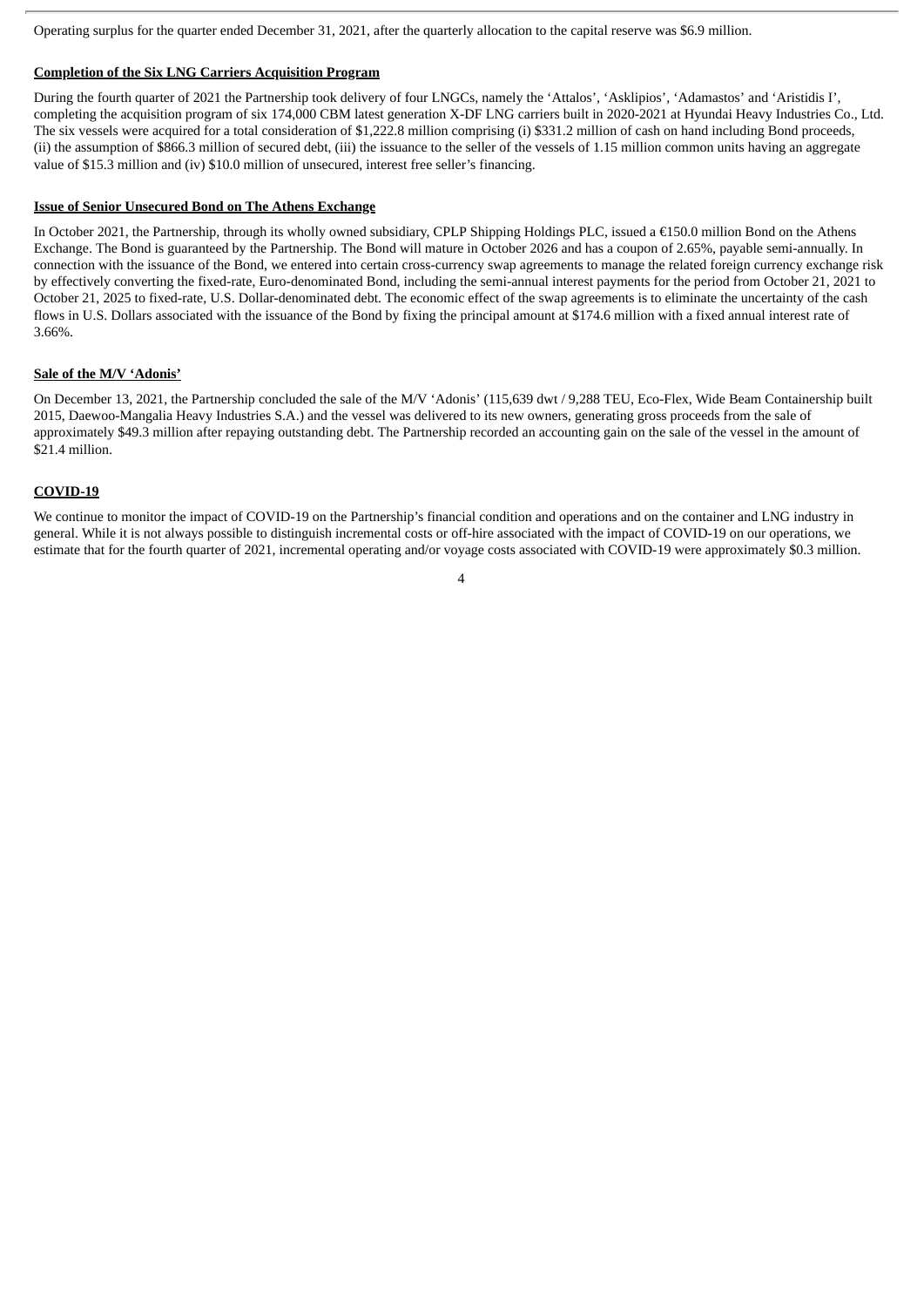The actual impact of the COVID-19 pandemic in the longer run, as well as the extent of any measures we take in response to the challenges presented by it, as described in our previous releases, will depend on how the pandemic will continue to develop, the continued distribution and effect of vaccines, the duration and extent of the restrictive measures that are associated with the pandemic and their further impact on global economy and trade. Currently, the container charter market is benefiting from the impact of COVID-19 on the global trade logistics chain (see also Market Commentary Update below).

#### **Management Commentary**

Mr. Jerry Kalogiratos, Chief Executive Officer of our General Partner, commented:

"We are very pleased that in the fourth quarter of 2021 we completed our six, latest generation LNG carrier fleet acquisition program, which we set out earlier in the year, valued at more than \$1.2 billion, as the remaining four LNGCs joined our fleet. This was achieved by using all financial levers at our disposal including the issue of a Euro 150.0 million Bond listed on the Athens Exchange at an attractive pricing and with minimal common unit equity issuance. The six LNGCs acquisition together with the three panamax container vessels we acquired at the beginning of this year, resulted in an addition of \$1.3 billion in book value of assets and approximately \$1.5 billion in contracted revenue."

"We believe that the Partnership is optimally positioned across a number of different fronts to significantly benefit from these transactions in the coming years. First and foremost, we expect these acquisitions to be highly accretive to our earnings and cash flow generation, hence allowing the Partnership to both solidify and increase our common unit distribution over time, as we grow our fleet. As a result, our board has decided to increase the Partnership's common unit distribution guidance by 50% to \$0.60 per year. In addition, we expect to be able to resume our unit buyback program going forward, thus, enhancing the return of capital to our unitholders. Moreover, with these transactions, we have lowered the average age of our fleet from 10.8 years to 7.8 years and decreased the environmental footprint of the Partnership by introducing LNG as fuel of choice for certain of our vessels. At the same time, we are further diversifying our revenue sources and customer base, while we establish our presence in the LNG market with a sizeable fleet and investment. In view of the above, we remain steadfast in our belief that the LNG market is a high growth industry supported by positive long-term fundamentals, as both natural gas and LNG are expected to play a key role in the energy transition to net zero."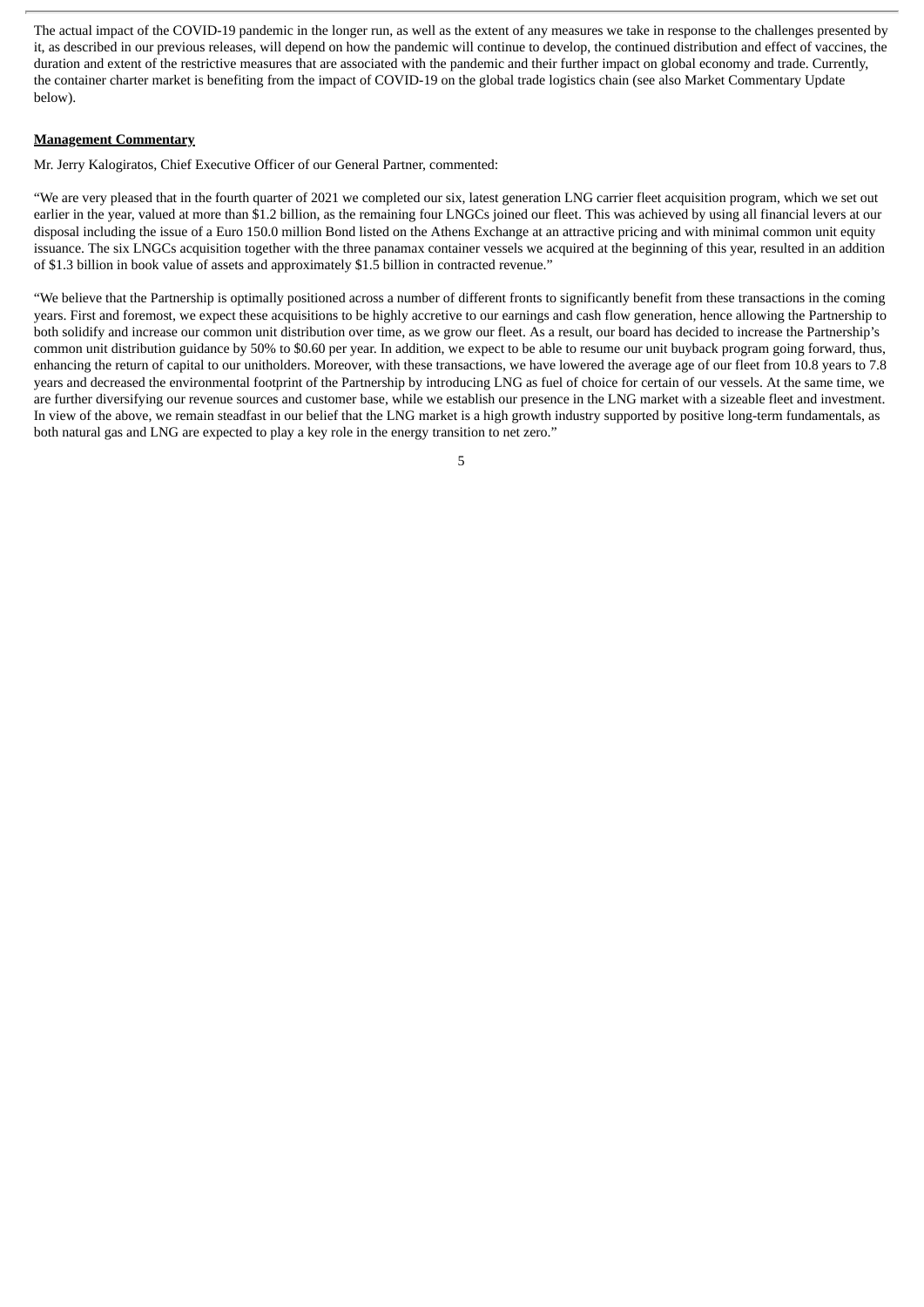#### **Unit Repurchase Program**

On January 25, 2021, the Partnership's Board of Directors approved a unit repurchase program, providing the Partnership with authorization to repurchase up to \$30.0 million of units of the Partnership's common units, effective for a period of two years. As of December 31, 2021, the Partnership repurchased 382,250 common units since the launching of the unit repurchase plan on February 19, 2021, at an average price of \$11.74 per unit.

#### **Quarterly Common Unit Cash Distribution**

On January 24, 2022, the Board of Directors of the Partnership (the "Board") declared a cash distribution of \$0.15 per common unit for the fourth quarter of 2021 payable on February 10, 2022 to common unit holders of record on February 3, 2022. This represents an increase of 50% compared to the common unit distribution of the third quarter of 2021.

#### **Market Commentary Update**

#### **Container Market**

The container market experienced extraordinary market conditions across 2021, with freight and charter rates surging to record highs. Record charter rates in 2021 have been driven by a range of factors, including strong consumer demand, exceptional freight rates, severe logistical disruption and a trend towards longer periods that has restricted tonnage availability, especially in the larger sizes.

Despite the slight easing from the September and October highs, the market remained at very strong levels throughout November and December. The Clarksons Containership Charter Rate Index stood at 362 points in December, down 4% from the November average and down 10% from the late October peak, but remained up 280% since the beginning of 2021. Freight rates also remained exceptionally firm although they appeared to have softened a little from record levels experienced in October 2021.

Analysts estimate container vessel demand to have grown by 6.1% in 2021, slightly higher than previous expectations, with a further expected increase of 3.8% in 2022, while supply growth for 2021 and 2022 is estimated at 4.5% and 3.6%, respectively. The container vessel orderbook stands at 23.4% of the total fleet, up just 0.4% from the previous quarter, indicating a slowdown in newbuilding ordering. As of quarter end, slippage including cancellations of newbuilding container vessels stood at 9% in TEU compared to 13% in the previous quarter.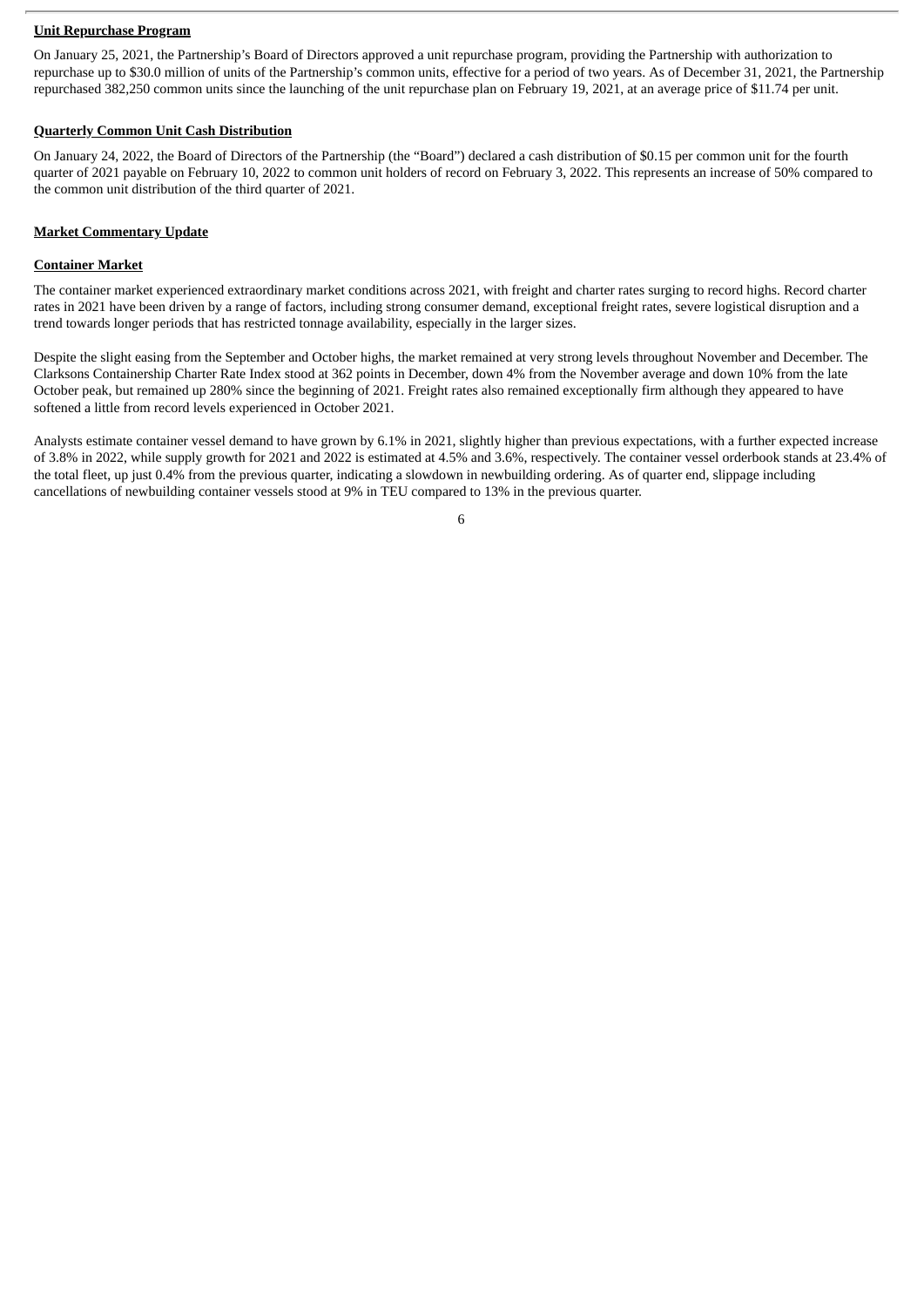#### **LNG Carrier Charter Market**

The fourth quarter started with the usual seasonal uptick in demand that resulted in a very tight freight market. This trend was inverted in December 2021, when LNG commodity prices in Europe surged, reversing the flow of cargoes and resulting in a weaker spot freight market.

As of quarter end, the LNG fleet orderbook stood at 27% of the total fleet with 30 new orders placed within the quarter. Simultaneously, the current price of a newbuilding vessel for delivery in 2025 and onwards has increased to \$220 million. Chartering activity was high during the fourth quarter with two-stroke vessels attracting significant interest and with 11 vessels entering into medium and long term charters. Currently, analysts assess the one-year time charter market for a TFDE LNGC at \$87,000 per day. Taking into account the LNG JKM commodity price as of year-end 2021, this would translate into approximately \$130,000 per day for a latest generation, two stroke LNGC.

#### **Appointment of new Chief Commercial Officer**

We are pleased to announce Mr. Spyros Leoussis has been appointed as Chief Commercial Officer (CCO) of the Partnership, effective January 24, 2022. Notably, Mr. Leoussis brings 18 years of global experience in the LNG shipping and finance industries. He currently serves as Business Development Director of Capital Gas Ship Management Corp. and has previously worked as Head of Planning and Analysis for Nakilat, the largest LNG shipowner in the world and as Senior Consultant for the Treasury of National Bank of Greece.

#### **Common Unit Acquisitions by Capital Maritime & Trading Corp.**

Our sponsor, Capital Maritime & Trading Corp. (Capital Maritime) has announced that it has acquired 516,718 common units in the open market during the fourth quarter of 2021. As a result, based on 19,743,266 total Partnership units issued and outstanding (including 348,570 general partner units and 1,153,846 common units issued in September 2021 in connection with the acquisition of the two LNGC's and excluding 382,250 Treasury Units repurchased under our unit repurchase program), the Marinakis family, including Evangelos M. Marinakis, the chairman of Capital Maritime, may be deemed to beneficially own a 27.3% interest in us.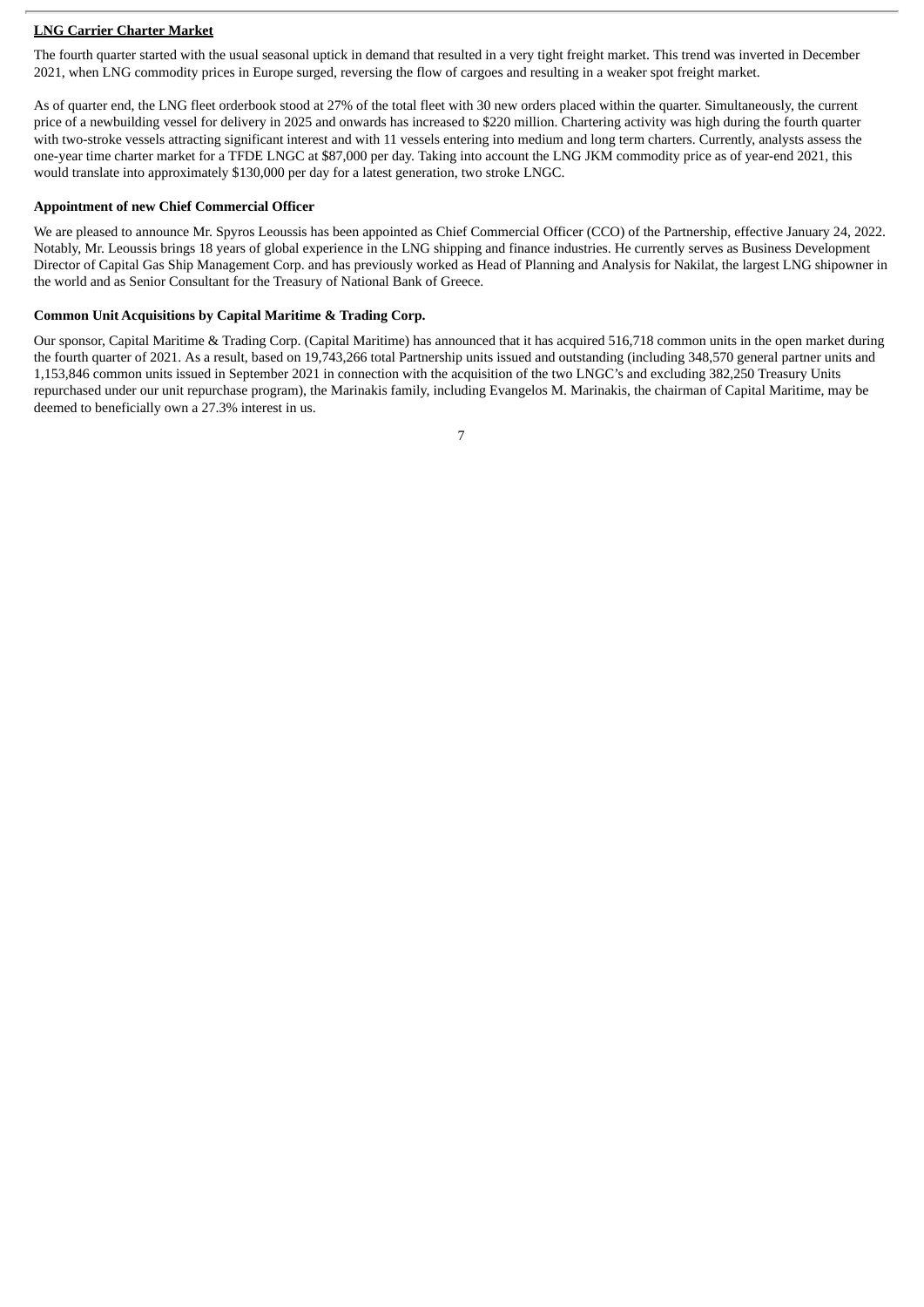#### **Conference Call and Webcast**

Today, February 2, 2022, the Partnership will host an interactive conference call at 9:00 am Eastern Time to discuss the financial results.

#### **Conference Call Details**

Participants should dial into the call 10 minutes before the scheduled time using the following numbers: 1 (877) 553-9962 (US Toll Free Dial In), 0(808) 238-0669 (UK Toll Free Dial In) or +44 (0) 2071 928592 (Standard International Dial In). Please quote "Capital Product Partners."

#### *Slides and Audio Webcast*

There will also be a live, and then archived, webcast of the conference call and accompanying slides, available through the Company's website. To listen to the archived audio file, visit our website http://ir.capitalpplp.com/ and click on Webcasts & Presentations under our Investor Relations page. Participants to the live webcast should register on the website approximately 10 minutes prior to the start of the webcast.

#### **About Capital Product Partners L.P.**

Capital Product Partners L.P. (NASDAQ: CPLP), a Marshall Islands master limited partnership, is an international owner of ocean-going vessels. CPLP currently owns 21 vessels, including six latest generation LNG carriers, 11 Neo-Panamax container vessels, three Panamax container vessels and one Capesize bulk carrier.

For more information about the Partnership, please visit: www.capitalpplp.com.

#### **Forward-Looking Statements**

The statements in this press release that are not historical facts, including, among other things, the expected financial performance of CPLP's business, CPLP's ability to pursue growth opportunities, CPLP's expectations or objectives regarding future distributions, unit repurchase, market and charter rate expectations, and, in particular, the expected effects of recent vessel acquisitions and the effects of COVID-19 on financial condition and operations of CPLP and the container and LNGC industries in general, are forward-looking statements (as such term is defined in Section 21E of the Securities *Exchange Act of 1934, as amended).*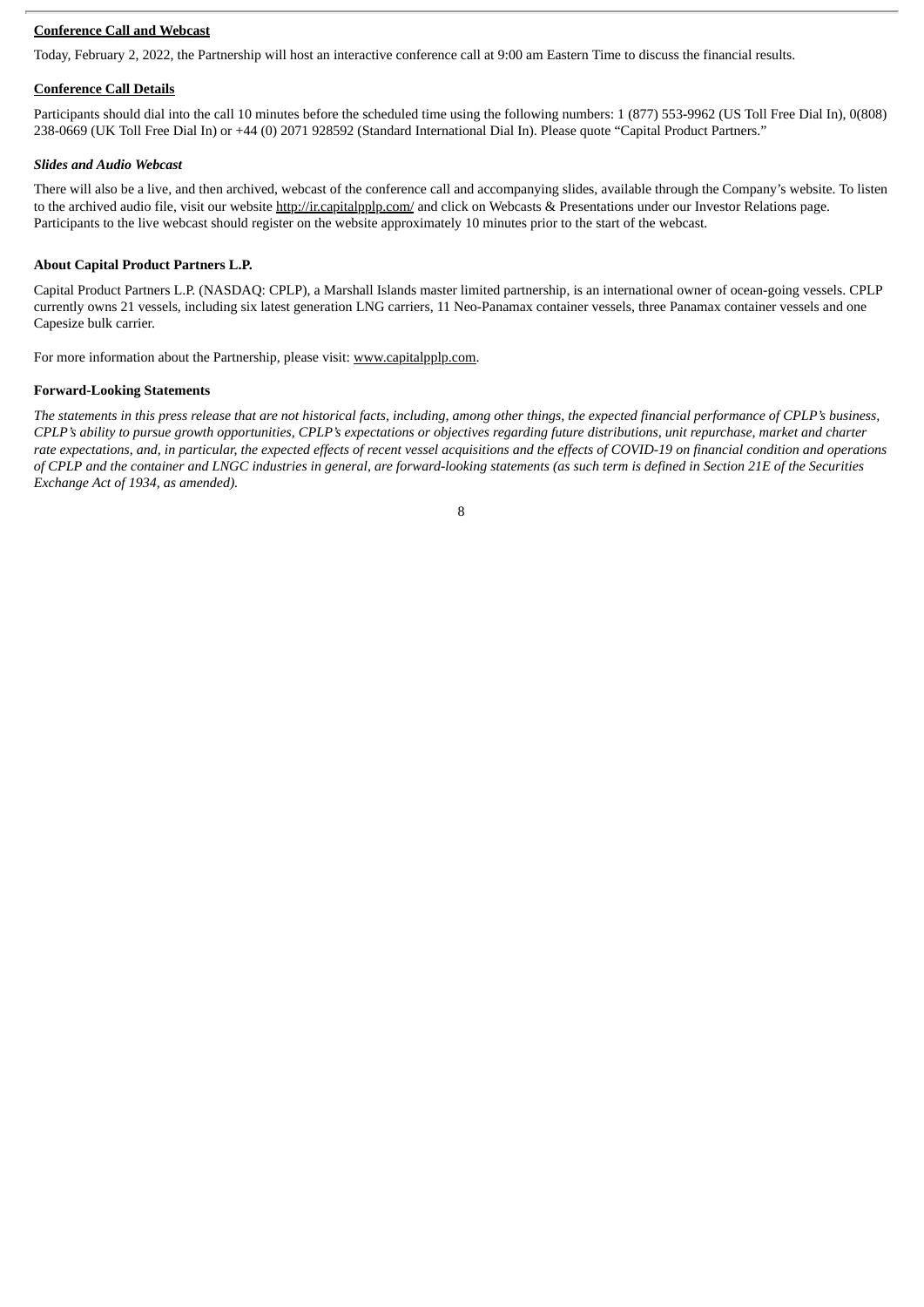These forward- looking statements involve risks and uncertainties that could cause the stated or forecasted results to be materially different from those anticipated. For a discussion of factors that could materially affect the outcome of forward-looking statements and other risks and uncertainties, see "Risk Factors" in CPLP's annual report filed with the SEC on Form 20-F as supplemented and updated by CPLP's Form 6-K dated October 12, 2021. Unless required by law, CPLP expressly disclaims any obligation to update or revise any of these forward-looking statements, whether because of future events, new information, a change in its views or expectations, to conform them to actual results or otherwise. CPLP does not assume any responsibility for the accuracy and completeness of the forward-looking statements. You are cautioned not to place undue reliance on forward-looking statements.

#### CPLP-F

Contact Details:

#### **Capital GP L.L.C.**

Jerry Kalogiratos CEO Tel. +30 (210) 4584 950 E-mail: j.kalogiratos@capitalpplp.com

#### **Capital GP L.L.C.**

Nikos Kalapotharakos **CFO** Tel. +30 (210) 4584 950 E-mail: n.kalapotharakos@capitalmaritime.com

#### **Investor Relations / Media**

Nicolas Bornozis Markella Kara Capital Link, Inc. (New York) Tel. +1-212-661-7566 E-mail: cplp@capitallink.com Source: Capital Product Partners L.P.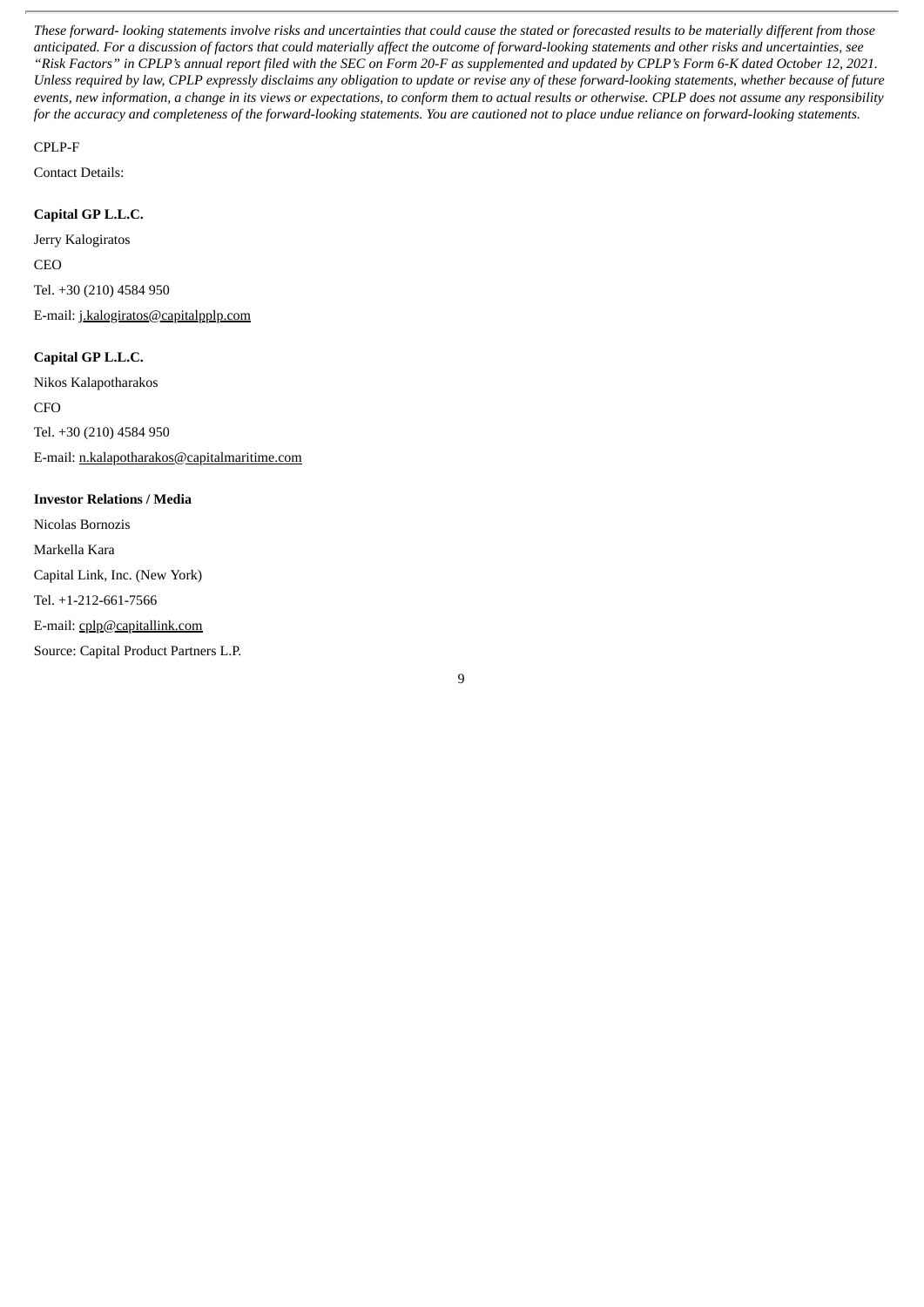### **Capital Product Partners L.P.**

**Unaudited Condensed Consolidated Statements of Comprehensive Income (In thousands of United States Dollars, except for number of units and earnings per unit)**

**For the three - month periods ended December 31, 2021 2020 2021 2020 For the years ended December 31, Revenues 63,574 35,085 184,665 140,865 Expenses / (income), net:** Voyage expenses 6,301 and the state of the state of the state of the state of the state of the state of the state of the state of the state of the state of the state of the state of the state of the state of the state of t Vessel operating expenses 33,745 Vessel operating expenses—related parties 1,916 1,916 1,268 5,923 4,976 General and administrative expenses 2,747 1,753 8,662 7,195 Gain on sale of vessels  $(21,428)$   $(46,812)$ Vessel depreciation and amortization 14,834 10,678 46,935 41,405 **Operating income 49,265 10,493 118,060 47,243 Other income / (expense), net:** Interest expense and finance cost (8,921) (3,358) (20,129) (16,741) Other (expense) / income (323) 133 247 (135) **Total other expense, net (9,244) (3,225) (19,882) (16,876) Partnership's net income 40,021 7,268 98,178 30,367** General Partner's interest in Partnership's net income 718 134 1,790 558 Common unit holders' interest in Partnership's net income 39,303 7,134 96,388 29,809 **Net income per: Common unit, basic and diluted 2.03 0.38 5.14 1.60 Weighted-average units outstanding: Common units, basic and diluted 18,986,289 18,194,316 18,342,413 18,194,186**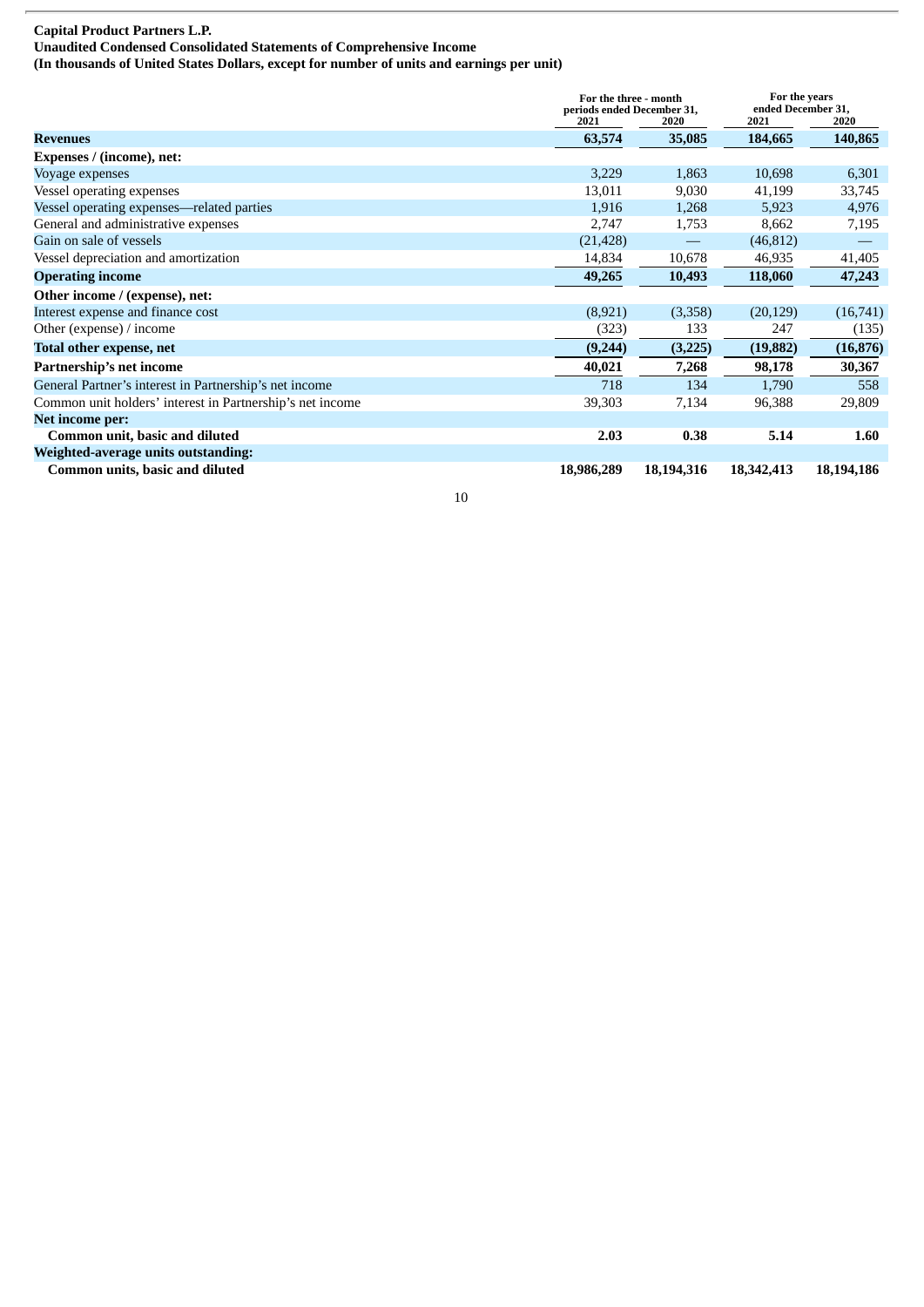#### **Capital Product Partners L.P. Unaudited Condensed Consolidated Balance Sheets** (In thousands of United States Dollars)

|                                          | As of December 31,<br>2021 | As of December 31,<br>2020 |
|------------------------------------------|----------------------------|----------------------------|
| <b>Assets</b>                            |                            |                            |
| <b>Current assets</b>                    |                            |                            |
| Cash and cash equivalents                | 20,373                     | 47,336                     |
| Trade accounts receivable                | 6,025                      | 2,855                      |
| Prepayments and other assets             | 4,835                      | 3,314                      |
| Inventories                              | 5,009                      | 3,528                      |
| Claims                                   | 1,442                      | 746                        |
| <b>Total current assets</b>              | 37,684                     | 57,779                     |
| <b>Fixed assets</b>                      |                            |                            |
| Vessels, net                             | 1,781,858                  | 712,197                    |
| <b>Total fixed assets</b>                | 1,781,858                  | 712,197                    |
| Other non-current assets                 |                            |                            |
| Above market acquired charters           | 48,605                     | 34,579                     |
| Deferred charges, net                    | 2,771                      | 6,001                      |
| Restricted cash                          | 10,614                     | 7,000                      |
| Prepayments and other assets             | 3,638                      | 4,642                      |
| <b>Total non-current assets</b>          | 1,847,486                  | 764,419                    |
| <b>Total assets</b>                      | 1,885,170                  | 822,198                    |
| <b>Liabilities and Partners' Capital</b> |                            |                            |
| <b>Current liabilities</b>               |                            |                            |
| Current portion of long-term debt, net   | 97,879                     | 35,810                     |
| Trade accounts payable                   | 9,823                      | 9,029                      |
| Due to related parties                   | 2,785                      | 3,257                      |
| <b>Accrued liabilities</b>               | 11,395                     | 10,689                     |
| Deferred revenue                         | 8,919                      | 2,821                      |
| <b>Total current liabilities</b>         | 130,801                    | 61,606                     |
| <b>Long-term liabilities</b>             |                            |                            |
| Long-term debt, net                      | 1,211,095                  | 338,514                    |
| Derivative liabilities                   | 3,167                      |                            |
| Below market acquired charters           | 14,643                     |                            |
| <b>Total long-term liabilities</b>       | 1,228,905                  | 338,514                    |
| <b>Total liabilities</b>                 | 1,359,706                  | 400,120                    |
| Commitments and contingencies            |                            |                            |
| Total partners' capital                  | 525,464                    | 422,078                    |
| Total liabilities and partners' capital  | 1,885,170                  | 822,198                    |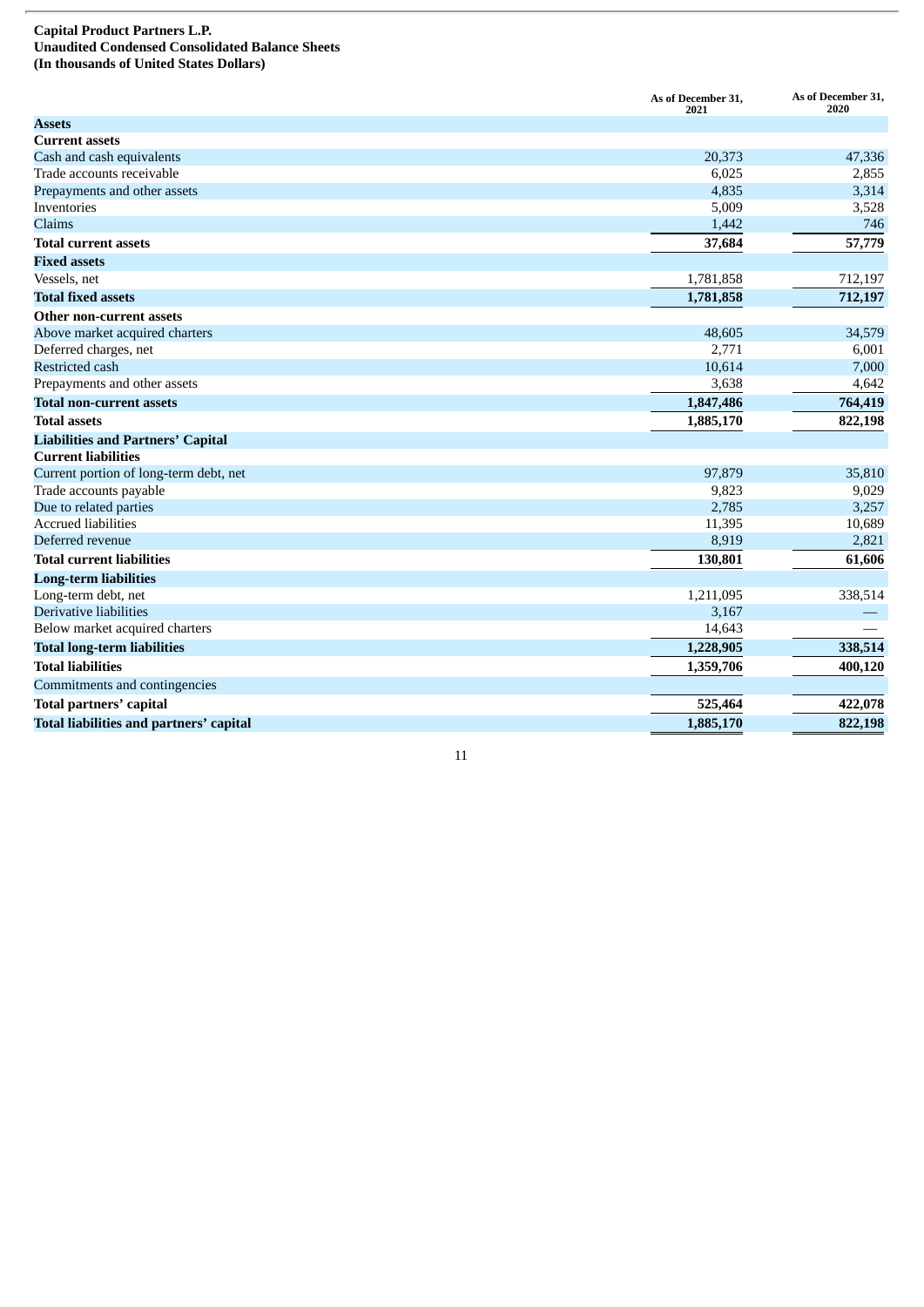#### **Capital Product Partners L.P. Unaudited Condensed Consolidated Statements of Cash Flows (In thousands of United States Dollars)**

|                                                                                                                   | For the years ended December 31,<br>2021 | 2020       |
|-------------------------------------------------------------------------------------------------------------------|------------------------------------------|------------|
| <b>Cash flows from operating activities:</b>                                                                      |                                          |            |
| Net income                                                                                                        | 98,178                                   | 30,367     |
| Adjustments to reconcile net income to net cash provided by operating activities:                                 |                                          |            |
| Vessel depreciation and amortization                                                                              | 46,935                                   | 41,405     |
| Amortization and write-off of deferred financing costs                                                            | 3,122                                    | 3,047      |
| Amortization / accretion of above / below market acquired charters                                                | 7,287                                    | 11,696     |
| Equity compensation expense                                                                                       | 2,043                                    | 2,049      |
| Change in fair value of derivatives                                                                               | 3,167                                    |            |
| Unrealized Bond exchange differences                                                                              | (3, 374)                                 |            |
| Gain on sale of vessels                                                                                           | (46, 812)                                |            |
| Changes in operating assets and liabilities:                                                                      |                                          |            |
| Trade accounts receivable                                                                                         | (3,170)                                  | (165)      |
| Prepayments and other assets                                                                                      | (201)                                    | (1, 384)   |
| Inventories                                                                                                       | (1,481)                                  | (2,057)    |
| Claims                                                                                                            | (696)                                    | 339        |
| Trade accounts payable                                                                                            | (252)                                    | 3,779      |
| Due to related parties                                                                                            | (472)                                    | (1,999)    |
| <b>Accrued liabilities</b>                                                                                        | 2,687                                    | 684        |
| Deferred revenue                                                                                                  | 6,098                                    | (1,005)    |
| Dry-docking costs paid                                                                                            | (1,895)                                  | (6,074)    |
| Net cash provided by operating activities                                                                         | 111,164                                  | 80,682     |
| <b>Cash flows from investing activities:</b>                                                                      |                                          |            |
| Vessel acquisitions, including time charters attached, and improvements                                           | (368,096)                                | (185, 247) |
| Proceeds from sale of vessel, net                                                                                 | 193,031                                  |            |
| Net cash used in investing activities                                                                             | (175,065)                                | (185, 247) |
| <b>Cash flows from financing activities:</b>                                                                      |                                          |            |
| Proceeds from long-term debt                                                                                      | 204,266                                  | 270,850    |
| Payments of long-term debt                                                                                        | (145, 471)                               | (153, 573) |
| Deferred financing costs paid                                                                                     | (6, 131)                                 | (4,765)    |
| Repurchase of common units                                                                                        | (4, 499)                                 |            |
| Dividends paid                                                                                                    | (7,613)                                  | (17,075)   |
| Net cash provided by financing activities                                                                         | 40,552                                   | 95,437     |
| Net decrease in cash, cash equivalents and restricted cash                                                        | (23, 349)                                | (9, 128)   |
| Cash, cash equivalents and restricted cash at beginning of year                                                   | 54,336                                   |            |
|                                                                                                                   |                                          | 63,464     |
| Cash, cash equivalents and restricted cash at end of year                                                         | 30,987                                   | 54,336     |
| <b>Supplemental cash flow information</b>                                                                         |                                          |            |
| Cash paid for interest                                                                                            | 15,750                                   | 15,347     |
| <b>Non-Cash Investing and Financing Activities</b>                                                                |                                          |            |
| Seller's Credit Agreements                                                                                        | 16,000                                   |            |
| Financing arrangements and credit facility assumed in connection with the acquisition of companies owning vessels | 866,344                                  |            |
| Common units issued in connection with the acquisition of companies owning vessels                                | 15,277                                   |            |
| Capital expenditures included in liabilities                                                                      | 1,008                                    | 2,507      |
| Capitalized dry-docking costs included in liabilities                                                             | 123                                      | 1,649      |
| Deferred financing costs included in liabilities                                                                  | 112                                      | 6          |
| Expenses for sale of vessel included in liabilities                                                               | 1,984                                    |            |
| Reconciliation of cash, cash equivalents and restricted cash                                                      |                                          |            |
| Cash and cash equivalents                                                                                         | 20,373                                   | 47,336     |
| Restricted cash - non-current assets                                                                              | 10,614                                   | 7,000      |
| Total cash, cash equivalents and restricted cash shown in the statements of cash flows                            | 30,987                                   | 54,336     |